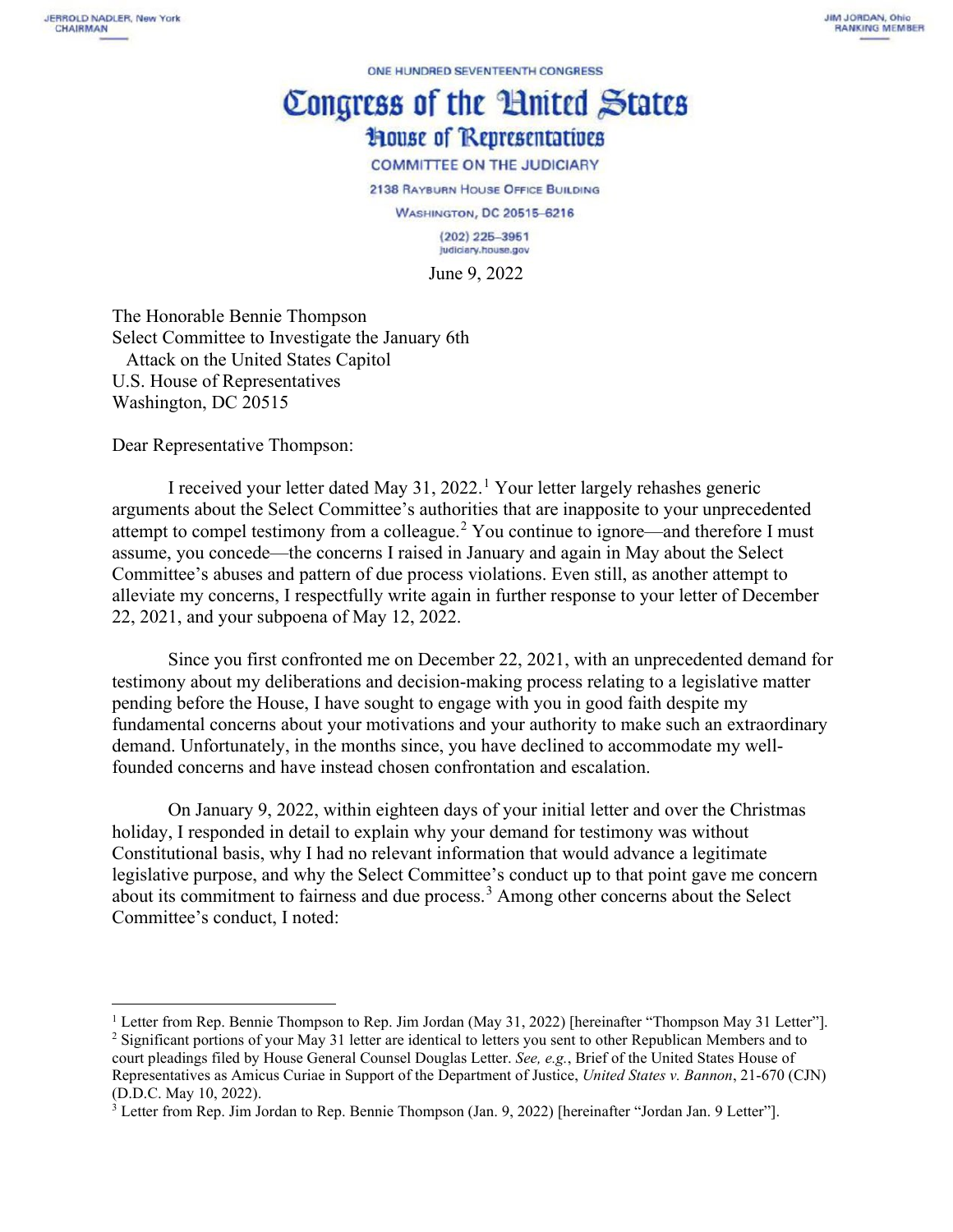- How the Select Committee was only targeting Republican Members for testimony, and had not sought testimony from any Democrat Members with responsibility for or oversight of the security of the Capitol Complex;
- How Democrat Members had already prejudged the results of the Select Committee's work, calling Republicans "traitors" and accusing them of "sedition";
- How the Select Committee sought to examine my votes in objection to the Electoral College certification in certain states, even though you and other senior Democrats made the same Electoral College objections following the 2000, 2004, and 2016 presidential elections;
- How Speaker Pelosi had rejected Leader McCarthy's selection of Republican Members to serve on the Select Committee, in an unprecedented departure from longstanding practice;
- How the Select Committee had been investigating private citizens' political speech protected by the First Amendment; and
- How the Select Committee had attempted to gag telecommunications companies to prevent them from notifying subscribers that the Select Committee was seeking their private data. [4](#page-1-0)

I also raised concerns about the Select Committee's habit of leaking cherry-picked information to create misleading public narratives and its attempts to alter and misrepresent nonpublic information in its possession. [5](#page-1-1) I cited three specific examples, including one in which Representative Schiff, a member of the Select Committee, had doctored a text message I had forwarded to the White House Chief of Staff and falsely represented it to the American people at a public meeting of the Select Committee as my own words.<sup>[6](#page-1-2)</sup> I explained to you that these actions gave me "no confidence that the Select Committee [would] fairly or accurately represent any information I could provide."[7](#page-1-3)

Following my January 9 letter, despite your spokesperson's promise that you would respond "in more detail in the coming days," you abandoned the matter for 123 days. On May 12, without any intervening event or any further communication in response to my January 9 letter, you suddenly and drastically escalated the matter with a subpoena, the fact of which you leaked to the media before serving the subpoena on me.<sup>[8](#page-1-4)</sup> In your comments to the media, you seemed to suggest that the subpoena would function, in part, to "weaken[]" Republicans in the

<span id="page-1-5"></span><span id="page-1-0"></span><sup>4</sup> *Id.* at 2-3.

<span id="page-1-1"></span><sup>5</sup> *Id.* at 3-4.

<span id="page-1-2"></span><sup>6</sup> *Id.* at 4.

<span id="page-1-3"></span><sup>7</sup> *Id.*

<span id="page-1-4"></span><sup>8</sup> Letter from Rep. Bennie Thompson to Rep. Jim Jordan (May 12, 2022). As I noted in my May 25 letter, the manner of service of your subpoena was highly concerning. House General Counsel Douglas Letter, the counsel of record for the Select Committee in ongoing litigation, volunteered to accept service on my behalf. Letter from Rep. Jim Jordan to Rep. Bennie Thompson (May 25, 2022) [hereinafter "Jordan May 25 Letter"]. Mr. Letter is unquestionably conflicted from accepting service of a subpoena that he reviewed and authorized as House General Counsel. The former House General Counsel for Speaker Tip O'Neill called Mr. Letter's unsolicited solicitation "remarkable," explaining: "It's like calling up your opponent in litigation and offering to accept service on their behalf. How does he do that since his role is on the other side of the case?" Tristan Justice, *House Counsel who subpoenaed McCarthy for Jan. 6 under fire for conflicts of interest*, THE FEDERALIST, May 13, 2022.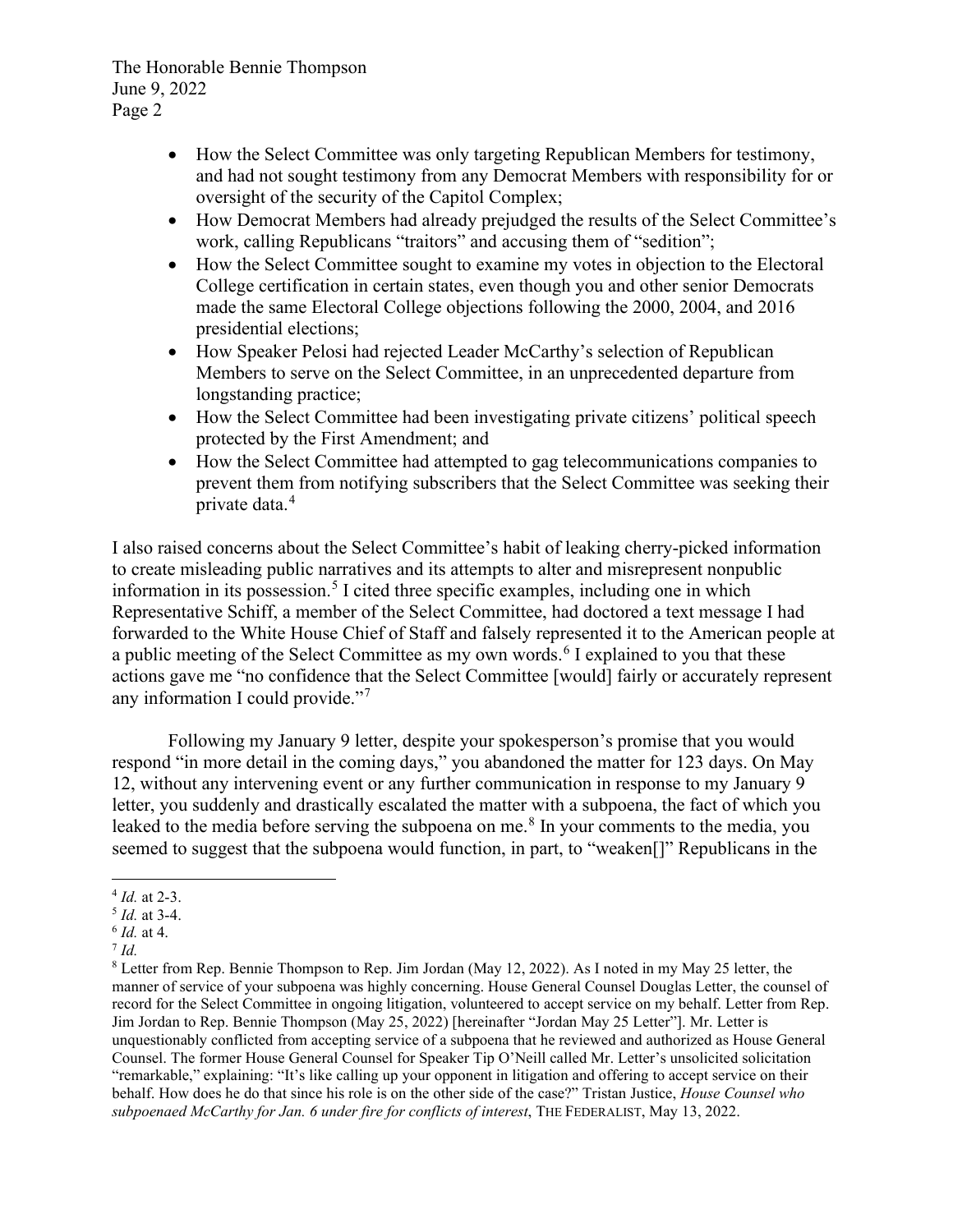<span id="page-2-9"></span>future if they do not submit to your demands, saying: "If Republicans choose not to, and then they take control of the House, then obviously they don't have many legs to stand on."<sup>[9](#page-2-0)</sup>

Still, I sought to engage with you in good faith. On May 25, I again wrote you reiterating the concerns I expressed in January and noting how my concerns had grown in the intervening period due to the Select Committee's continued leaks and its reported withholding of information about January 6 that contradicts its narrative.<sup>[10](#page-2-1)</sup> I articulated several points about the validity and constitutionality of your unprecedented subpoena upon a colleague for testimony in a non-ethics context.<sup>[11](#page-2-2)</sup> I concluded by respectfully requesting that given the extraordinary and unprecedented nature of your subpoena, you demonstrate your commitment to fairness and due process by providing three discrete categories of material to allow me to further respond to the subpoena.<sup>[12](#page-2-3)</sup>

Your May 31 letter is the first instance in which you have attempted to engage substantively to any extent about the matters I first raised on January 9. It is disappointing that you waited 142 days to do so and that you chose to engage only *after* you decided to escalate the matter with a subpoena. Unfortunately, there are several areas in which your May 31 letter fundamentally mischaracterizes points I made or makes erroneous assertions to which I must respond.

First, your letter wrongly asserts that I alleged "the Select Committee lacks a legitimate legislative purpose."[13](#page-2-4) Your assertion is a straw man. As the Supreme Court explained in *Trump v. Mazars*, the analysis of the congressional subpoena authority properly centers on the legislative purpose of the subpoena—not on the legislative purpose of the broader investigation for which the subpoena was issued.[14](#page-2-5) "[A] congressional *subpoena*," the Court explained, "is valid only if it is related to, and in furtherance of, a legitimate task of the Congress."<sup>[15](#page-2-6)</sup> Additionally, the Court detailed, "Congress may not issue a *subpoena* for" an inappropriate purpose, including for "law enforcement," "to try someone," "to expose for the sake of exposure," "for the personal aggrandizement of the investigators," or for punishment.<sup>[16](#page-2-7)</sup> It is the particular subpoena, and not the broader investigation, that matters for purposes of this analysis.

As such, while some courts have recognized the Select Committee's investigation as having a legitimate legislative purpose,  $17$  it does not necessarily follow that the Select Committee's subpoena to me is in furtherance of a legitimate legislative purpose. That is the distinction at issue here, and one over which you glossed in your May 31 letter. My May 25 letter stated that you have not demonstrated that the subpoena issued to me—not the

<span id="page-2-0"></span><sup>9</sup> Luke Broadwater & Emily Cochrane, *Subpoenas for Republican raise new questions for Jan. 6 panel*, N.Y. TIMES, May 13, 2022.

<span id="page-2-1"></span><sup>10</sup> Jordan May 25 Letter, *supra* note [8.](#page-1-5)

<span id="page-2-2"></span><sup>11</sup> *Id.* at 2-5.

<span id="page-2-3"></span> $12$  *Id.* at 6.

<span id="page-2-4"></span><sup>13</sup> Thompson May 31, *supra* note [1,](#page-0-3) at 1.

<span id="page-2-5"></span><sup>14</sup> *Trump v. Mazars USA, LLP*, 140 S. Ct. 2019 (2020).

<span id="page-2-6"></span><sup>15</sup> *Id.* at 2031 (citing *Watkins v. United States*, 354 U.S. 178, 187 (1957)) (emphasis added).

<span id="page-2-7"></span><sup>16</sup> *Id.* at 2032 (internal citations omitted) (emphasis added).

<span id="page-2-8"></span><sup>17</sup> Thompson May 31, *supra* note [1,](#page-0-3) at 1.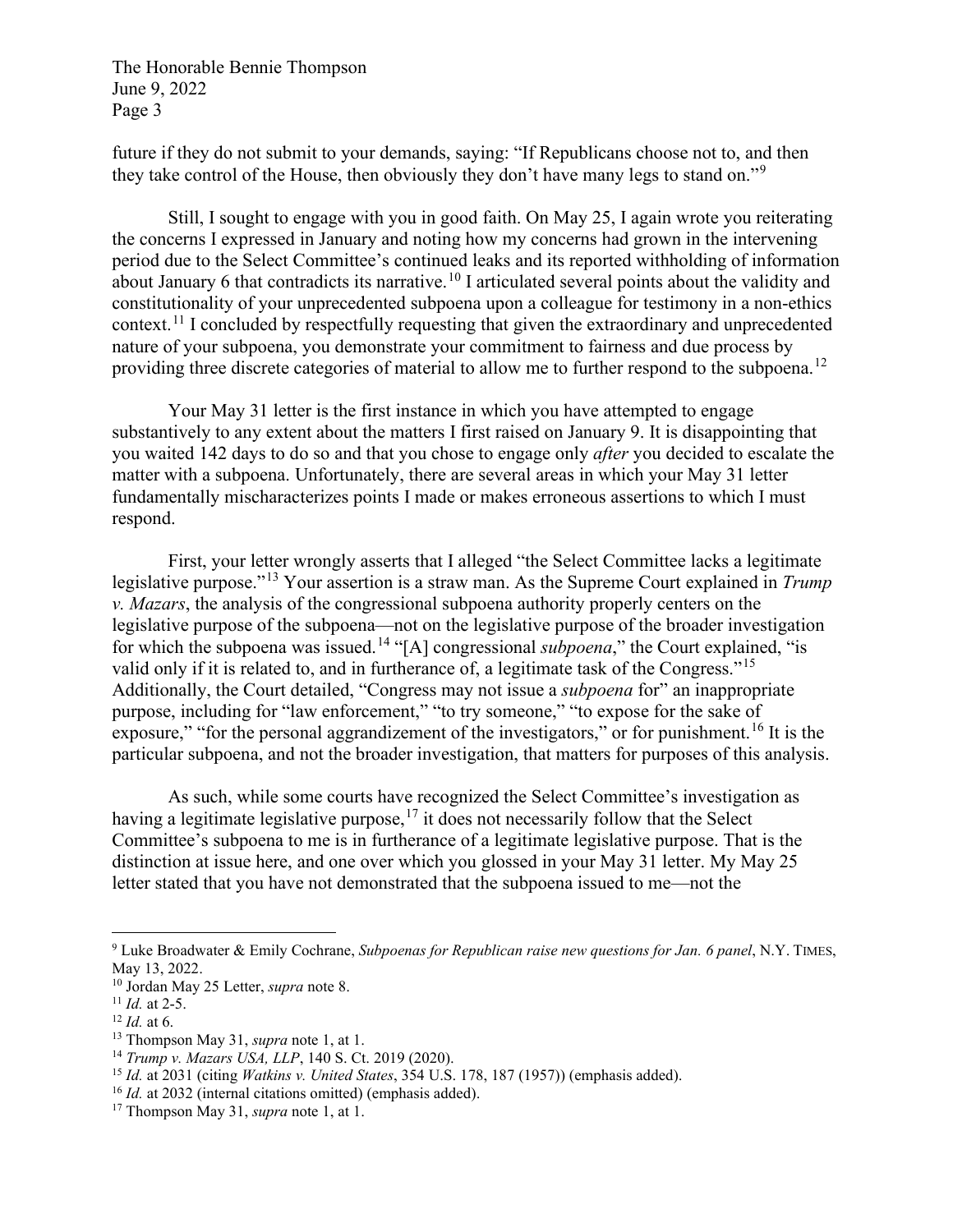investigation writ large—is in furtherance of a legitimate legislative purpose.[18](#page-3-1) You have not addressed this point or explained with particularity how the information you seek to compel from me concerns "a subject on which legislation could be had."<sup>[19](#page-3-2)</sup> And I have explained in detail why the subpoena appears instead designed to advance illegitimate political objectives—an inference that your most recent correspondence fortifies.

<span id="page-3-0"></span>Second, you argue that "[t]he Select Committee was established in compliance with its authorizing resolution.<sup>"[20](#page-3-3)</sup> This assertion is incorrect. The authorizing resolution, H. Res. 503, includes an imperative command—"shall"—requiring Speaker Pelosi to appoint 13 members to the Select Committee.<sup>[21](#page-3-4)</sup> The Select Committee would have had a full complement of 13 members but for Speaker Pelosi's self-described "unprecedented" step of rejecting Leader McCarthy's selection of Republican members to serve on the Select Committee.<sup>[22](#page-3-5)</sup> To the extent you now seek to excuse Speaker Pelosi's unprecedented rejection of Republican members by arguing that "shall" is permissive and really means "may," this post-hoc rationalization fails. The proper analysis is "what rules the House has established and whether they have been followed."[23](#page-3-6) Where, as here, the rules potentially bear upon the House's authorization for an injury, the rules "must be strictly observed."<sup>[24](#page-3-7)</sup>

It cannot be seriously disputed that the Select Committee's composition without 13 members fails to "strictly observe[]" the rules of the House. H. Res. 503 is clear that the Speaker "shall" appoint a full complement of 13 members.<sup>[25](#page-3-8)</sup> You point to the fact that the resolution contemplates that "vacancies" may arise.<sup>[26](#page-3-9)</sup> But the vacancy provision assumes that any vacancy will occur after an "original appointment."<sup>[27](#page-3-10)</sup> Nothing in the resolution permitted the Select Committee to begin functioning without a full complement of 13 members. This failure to comply with H. Res. 503 cannot be "ratified," in your words, by the House's adoption of contempt resolutions in other matters, in part, because when liberty interests are stake, the Supreme Court has counseled that the House must "be  $\dots$  meticulous in obeying" its rules.<sup>[28](#page-3-11)</sup>

Your reliance on the House Select Committee to Investigate the Preparation for and Response to Hurricane Katrina as precedent is also misplaced.<sup>[29](#page-3-12)</sup> While the Hurricane Katrina Select Committee issued subpoenas, it never sought to enforce those subpoenas. As such, potential objections to the subpoenas pertaining to the Select Committee's composition were never fully considered, and the validity and constitutionality of the subpoenas were never fully

<span id="page-3-1"></span><sup>18</sup> Jordan May 25 Letter, *supra* note [8,](#page-1-5) at 2-3.

<span id="page-3-2"></span><sup>&</sup>lt;sup>19</sup> *Mazars*, 140 S. Ct. at 2031-32 (citing *Eastland v. United States Servicemen's Fund*, 421 U.S. 491, 506 (1975)).<br><sup>20</sup> Thompson May 31, *supra* note 1, at 1.

<span id="page-3-4"></span><span id="page-3-3"></span><sup>&</sup>lt;sup>21</sup> H. Res. 503, § 2(a), 117th Cong. (2021) ("The Speaker shall appoint 13 Members to the Select Committee, 5 of whom shall be appointed after consultation with the minority leader.").

<span id="page-3-5"></span><sup>&</sup>lt;sup>22</sup> Pelosi blows up her Jan. 6 Committee, WALL ST. J., July 21, 2021.

<span id="page-3-6"></span><sup>23</sup> *Chistoffel v. United States*, 338 U.S. 84, 88-89 (1949).

<span id="page-3-7"></span><sup>24</sup> *Gojack v. United States*, 384 U.S. 702, 708 (1966) (citing *Yellin v. United States*, 374 U.S. 109 (1963)).

<span id="page-3-8"></span><sup>25</sup> H. Res. 503, *supra* note [21,](#page-3-0) § 2(a).

<span id="page-3-9"></span><sup>26</sup> Thompson May 31, *supra* note [1,](#page-0-3) at 2.

<span id="page-3-10"></span><sup>27</sup> H. Res. 503, *supra* note [21,](#page-3-0) § 2(c) (emphasis added).

<span id="page-3-11"></span><sup>28</sup> *See Yellin v. United States*, 374 U.S. 109 (1963).

<span id="page-3-12"></span><sup>29</sup> Thompson May 31, *supra* note [1,](#page-0-3) at 1.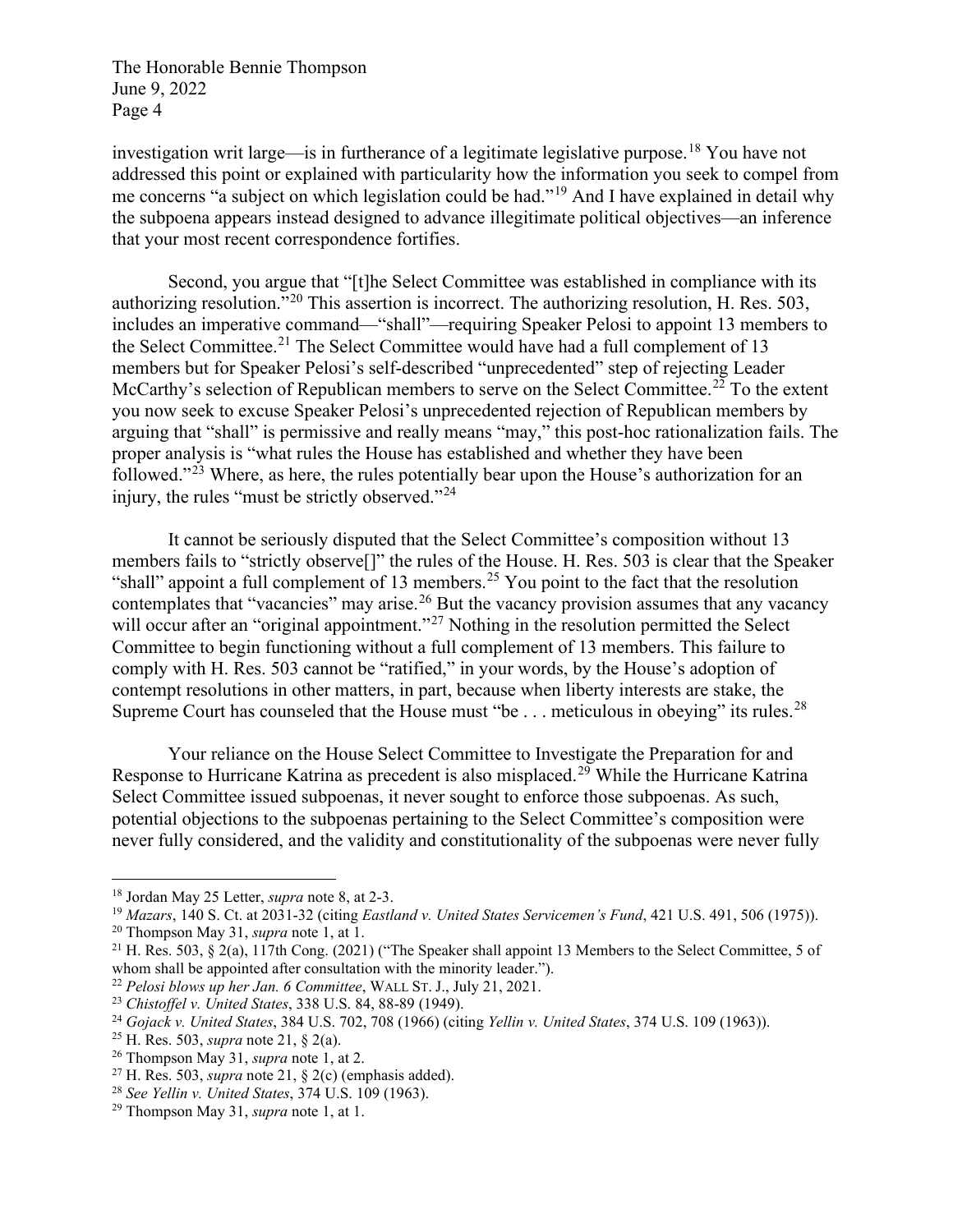tested.<sup>[30](#page-4-0)</sup> The Hurricane Katrina Select Committee therefore is not the settled precedent you claim it to be.

Third, you argue that the Select Committee has followed the "ranking minority member" requirement of H. Res. 8 because you have designated Representative Cheney to serve as the Select Committee's *de facto* ranking minority member with the honorary title "Vice Chair."<sup>[31](#page-4-1)</sup> You ignored, however, your own statement from the Select Committee's July 2021 public hearing that Representative Cheney "is not the ranking member of this Select Committee."<sup>[32](#page-4-2)</sup> With respect, you cannot have it both ways: you cannot assert that Representative Cheney is not the ranking minority member for purposes of a public hearing and later argue that she is the *de facto* ranking minority member for purposes of complying with H. Res. 8. Your inconsistency has serious consequences for the Select Committee's compliance with House rules, recognized in *Jefferson's Manual* as "the only weapons by which the minority can defend themselves . . . from those in power" and "a strict adherence to which the weaker party can only be protected from these irregularities . . . which the wantonness of power is but too often apt to suggest to large and successful majorities."<sup>[33](#page-4-3)</sup> Your inconsistency on such a serious procedural point raises questions about whether the Select Committee has been "meticulous" in following House rules with respect to your subpoena.<sup>[34](#page-4-4)</sup>

Contrary to your assertion that "the House's longstanding interpretation of 'ranking minority member'" supports your assertion about Representative Cheney's role as "Vice Chair,"[35](#page-4-5) I am aware of no authority—and you have cited none—that allows a majority party chairman to unilaterally designate a minority party member to serve as ranking member or vice chair. Your appeal instead to an online glossary of legislative terms does not support your position.<sup>[36](#page-4-6)</sup> The online glossary you cite defines "ranking member" as "the most senior (though not necessarily the longest-serving)" minority party member.[37](#page-4-7) By your own definition, then, the Speaker's selection of Representative Cheney as the "first"—that is, the longest-serving minority party member does not necessarily make her the most senior minority member or the ranking minority member by virtue of her longevity. Indeed, each party has unique rules and

<span id="page-4-0"></span><sup>30</sup> *Cf.* H. Rpt. 109-377, at 23, 109th Cong. (2006) (explaining that the Hurricane Katrina Select Committee subpoenas returned documents).

<span id="page-4-1"></span><sup>31</sup> Thompson May 31, *supra* note [1,](#page-0-3) at 2.

<span id="page-4-2"></span><sup>32</sup> *"The Law Enforcement Experience on January 6th": Hearing before the H. Sel. Comm. to Investigate the Jan. 6th Attack on the U.S. Capitol*, 117th Cong. (2021) (statement of Rep. Bennie Thompson).

<span id="page-4-3"></span><sup>&</sup>lt;sup>33</sup> Constitution, Jefferson's Manual and Rules of the House of Representatives § 284, H.R. Doc. No. 116-117, 117th Cong. (2021).

<span id="page-4-4"></span><sup>34</sup> *Yellin v. United States*, 374 U.S. 109, 123-24 (1963) ("[T]he witness' reasonable expectation is that the Committee actually does what it purports to do, adhere to its own rules. . . . The Committee prepared the groundwork for prosecution in Yellin's case meticulously. It is not too exacting to require that the Committee be equally meticulous in obeying its own rules.").

<span id="page-4-5"></span><sup>35</sup> Thompson May 31, *supra* note [1,](#page-0-3) at 2.

<span id="page-4-6"></span><sup>36</sup> *Id.*

<span id="page-4-7"></span><sup>37</sup> Glossary of Legislative Terms, Congress.gov (last visited June 9, 2022) (definition of "Ranking Member").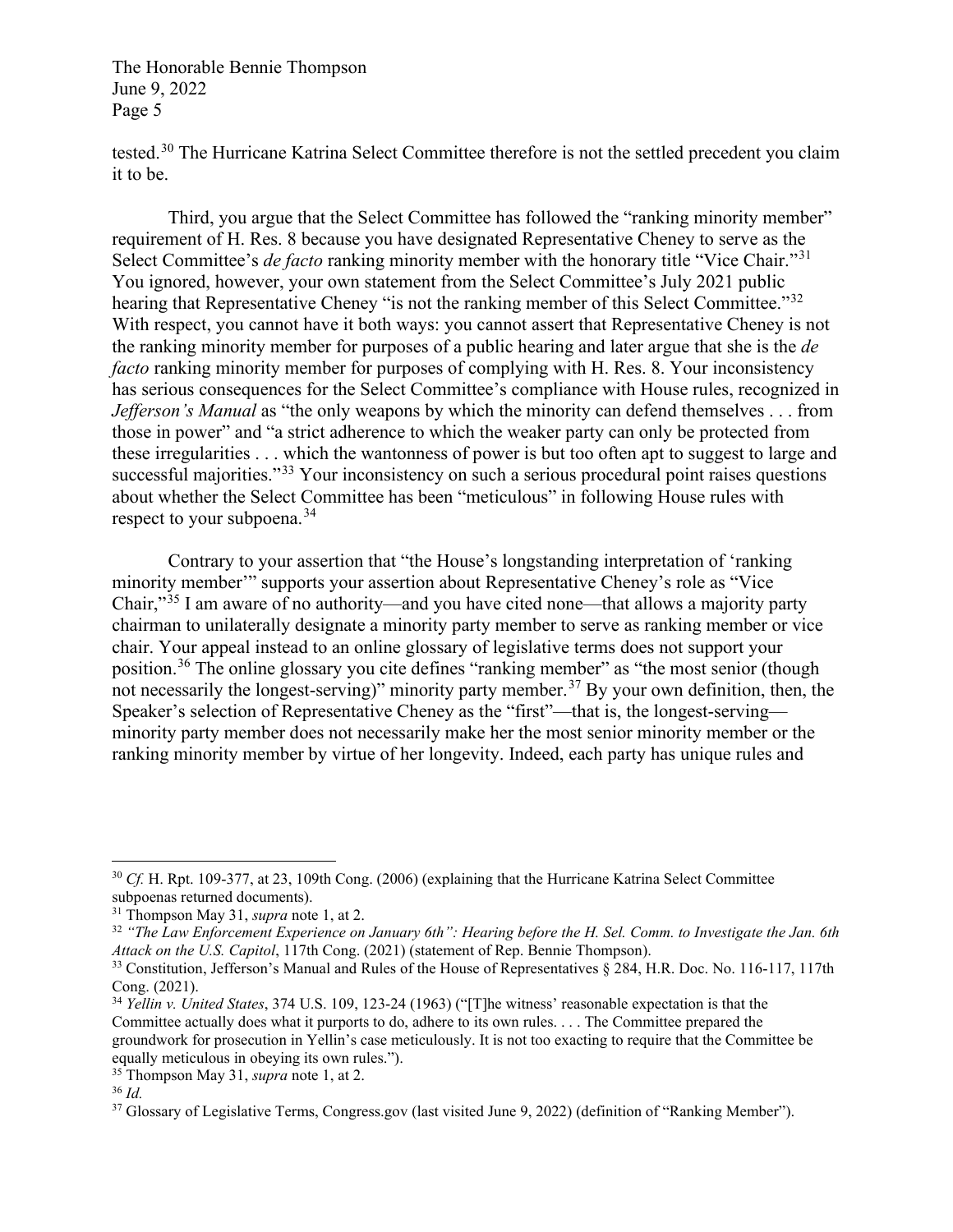considerations in determining its selection of a ranking minority member (that is, the "most senior" member) on each committee that reflect more than mere time served.<sup>[38](#page-5-0)</sup>

The designation of a ranking minority member has been and is properly the responsibility of the respective parties' membership.[39](#page-5-1) For example, when the House passed H. Res. 10 which you cite in your letter—to designate the Republican ranking members for the 117th Congress, the resolution was offered on the House floor expressly "by direction of the Republican conference."[40](#page-5-2) The same holds true for previous Democrat ranking members. When the House passed H. Res. 7 in the 115th Congress to designate Democrat ranking members, the resolution was offered "by direction of the Democratic caucus."[41](#page-5-3) In addition, each of the other House committees currently in operation—standing and select—have a ranking minority member who was chosen by the Republican conference or by the Republican Leader.<sup>[42](#page-5-4)</sup> The Select Committee's reliance, therefore, on a ranking minority member not chosen by the minority party and instead unilaterally selected by the majority party chairman is not consistent with "the House's longstanding interpretations"; it is, properly understood, a deviation from the House's historical practice and an aberration among current House committees.

Your May 31 letter is also notable in what you did not address or acknowledge. I made several points in my correspondence to which you have not responded. I must conclude that you concede these points.

First, you did not substantively address any of the concerns I have raised—in both my January 9 letter and my May 25 letter—about the Select Committee's abusive conduct, due process violations, leaks of cherry-picked information, and altering of nonpublic information in its possession.[43](#page-5-5) You have not denied that the Select Committee is selectively targeting Republican Members and ignoring potentially fruitful testimony from Democrats responsible for the Capitol Complex's security—a topic that is squarely within the Select Committee's jurisdiction as passed by the House.<sup>[44](#page-5-6)</sup> You have not answered why the Select Committee has

<span id="page-5-0"></span><sup>&</sup>lt;sup>38</sup> Michael Greene, Cong. Research Serv., Rules Governing House Committee and Subcommittee Assignment Procedures 8 (May 5, 2021) ("[T]he [Democratic] Steering and Policy Committee is directed by caucus rules to factor in merit, committee service, commitment to the Democratic agenda, and overall diversity of the Caucus, while not having to adhere to seniority in making [ranking member] nominations."); *id.* at 10 ("The [Republican] Steering Committee is not ultimately bound to nominate Members [for ranking member positions] based on their committee seniority.").

<span id="page-5-1"></span><sup>39</sup> *See id.*; Judy Schneider, Cong. Research Serv., House Standing Committee Chairs and Ranking Minority Members: Rules Governing Selection Procedures (Aug. 31, 2017).

<span id="page-5-2"></span><sup>40</sup> 167 Cong. Rec. H37 (117th Cong. Jan. 4, 2021). In addition, H. Res. 9 in the 117th Congress, designating committee chairman—including you as the chairman of the Committee on Homeland Security—was offered expressly "by direction of the Democratic Caucus." *Id.* at H36-H37.

<span id="page-5-3"></span><sup>41</sup> 163 Cong. Rec. H28-29 (115th Cong. Jan. 3, 2017).

<span id="page-5-4"></span><sup>42</sup> *See, e.g.*, H. Res. 9, 117th Cong. (2021); H. Res. 10, 117th Cong. (2021); Press Release, Leader McCarthy Appoints Congressman Michael Turner as Ranking Member of HPSCI (Dec. 30, 2021); Press Release, McCarthy Names House Republicans to Serve on Select Committees (July 19, 2021); Press Release, Graves Reappointed as Ranking Member of Climate Committee for 117th Congress (Feb. 23, 2021); Press Release, Timmons Named Vice Chair of Select Committee on the Modernization of Congress (Feb. 22, 2021).

<span id="page-5-5"></span><sup>43</sup> Jordan May 25 Letter, *supra* note [8;](#page-1-5) Jordan Jan. 9 Letter, *supra* not[e 3.](#page-0-4)

<span id="page-5-6"></span><sup>44</sup> H. Res. 503, *supra* note [21,](#page-3-0) § 4(a)(2).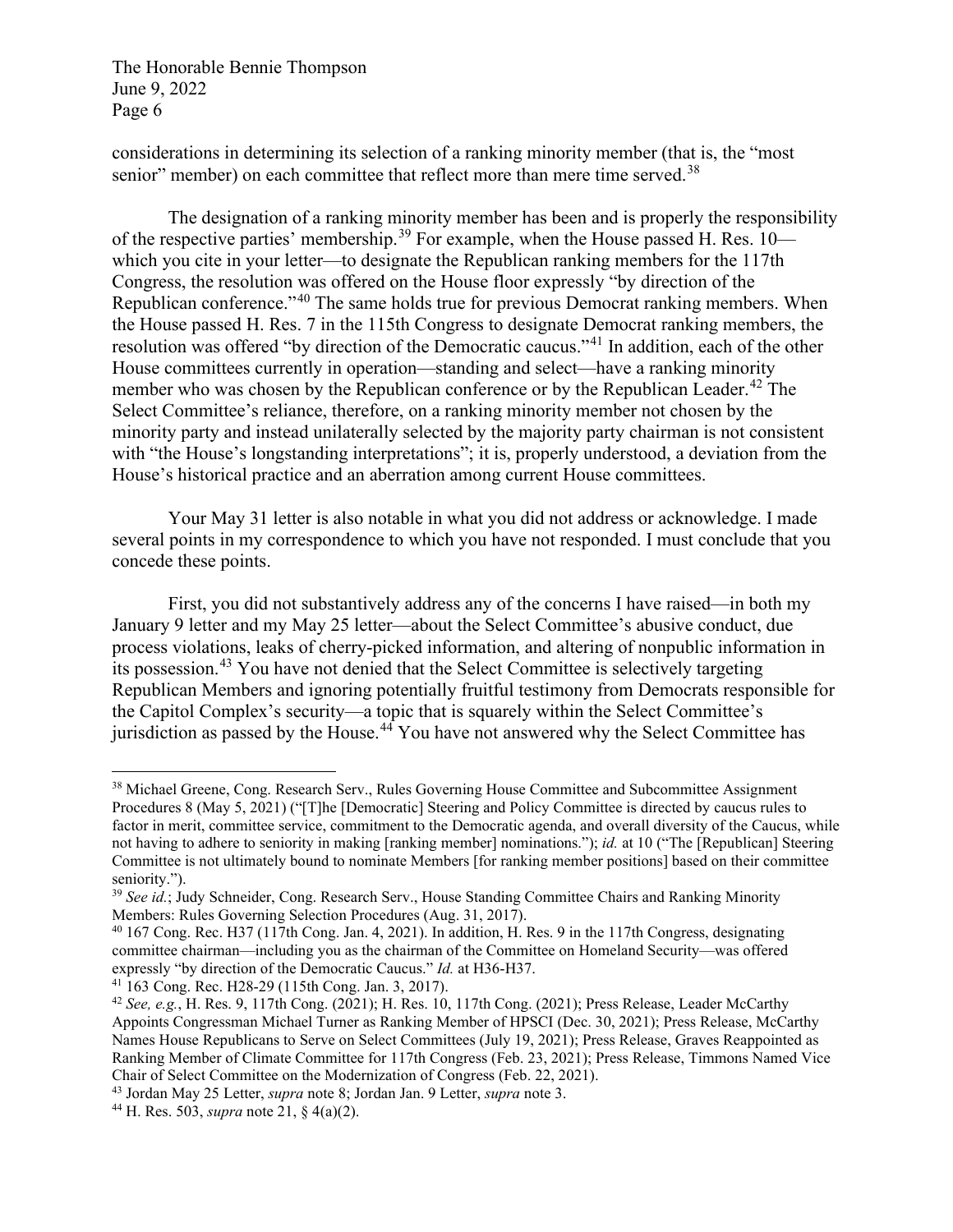been investigating Americans for protected First Amendment political speech activities, or why you have demanded that telecom and email companies not inform their customers that the Select Committee has sought private data. You have not explained why, when good-faith disputes over information have arisen, the Select Committee has chosen to punish through criminal contempt rather than litigate through a civil enforcement action. You have failed to accept responsibility for the Select Committee's pattern of misleading leaks, its altering of nonpublic information for public dissemination, and its spread of false and misleading information. Each of these points call into question your commitment to conducting a fair-minded and objective inquiry.

Given the Select Committee's unfortunate pattern of due process abuses and its misrepresentation of nonpublic information its possession, in my May 25 letter, I sought two categories of material in the Select Committee's possession or control that would help to demonstrate your commitment to fundamental fairness and due process. As I explained to you, because the subpoena represents an unprecedented and extraordinary use of a committee's compulsory process, and in light of the Select Committee's documented pattern of abuses, these categories of material would help to assuage the concerns I had articulated. Unfortunately, you did not honor these requests or even address them.

Second, your May 31 letter did not explain how your subpoena is consistent with the structure of the Constitution. In January 2022, you candidly admitted to reporters that "there are some questions" about the Select Committee's legal authority to compel testimony from colleagues.<sup>[45](#page-6-0)</sup> You said at the time that the Select Committee was studying the matter.<sup>[46](#page-6-1)</sup> Presumably, now that you have issued this subpoena following four months of study, you have developed a comprehensive analysis that answers the open "questions" about the Select Committee's authority to issue such a subpoena. In my May 25 letter, I asked that you provide the legal authority and legal analyses on which you rely for your subpoena given the unprecedented and extraordinary nature of your action. Here, too, you declined to do so. There is no valid reason for the Select Committee to withhold the legal analysis (if any) that has suddenly led the Select Committee to conclude that it possesses the unprecedented authority to subpoena fellow Members of Congress.

<span id="page-6-6"></span>Third, although you have cited ethics proceedings as precedent for your subpoena, <sup>[47](#page-6-2)</sup> you have not contested the assertion that a subpoena issued in the context of a House ethics proceeding is materially different from a subpoena issued in this instance.<sup>[48](#page-6-3)</sup> The Ethics Committee is a unique committee among House committees in its composition: equal membership of five Democrats and five Republicans.<sup>[49](#page-6-4)</sup> It is also unique among House committees in its functions: investigating allegations of conduct that violate the standards of

<span id="page-6-5"></span><span id="page-6-0"></span><sup>45</sup> Jan Wolfe, *Jan. 6 committee studying whether it can subpoena U.S. Republican lawmakers – chairman*, REUTERS, Jan. 3, 2022.

<span id="page-6-1"></span><sup>46</sup> *Id.*

<span id="page-6-2"></span><sup>&</sup>lt;sup>47</sup> Press Release, H. Sel. Comm. to Investigate the Jan. 6th Attack on the U.S. Capitol, Select Committee Subpoenas Five Members of Congress (May 12, 2022).

<span id="page-6-3"></span><sup>48</sup> Jordan May 25 Letter, *supra* note [8,](#page-1-5) at 4-5.

<span id="page-6-4"></span> $49$  Rules of the House of Representatives, R.  $X(5)(a)(3)$ , 117th Cong. (2021); H. Comm. on Ethics, Committee Members, https://ethics.house.gov/about/committee-members (last visited June 9, 2022).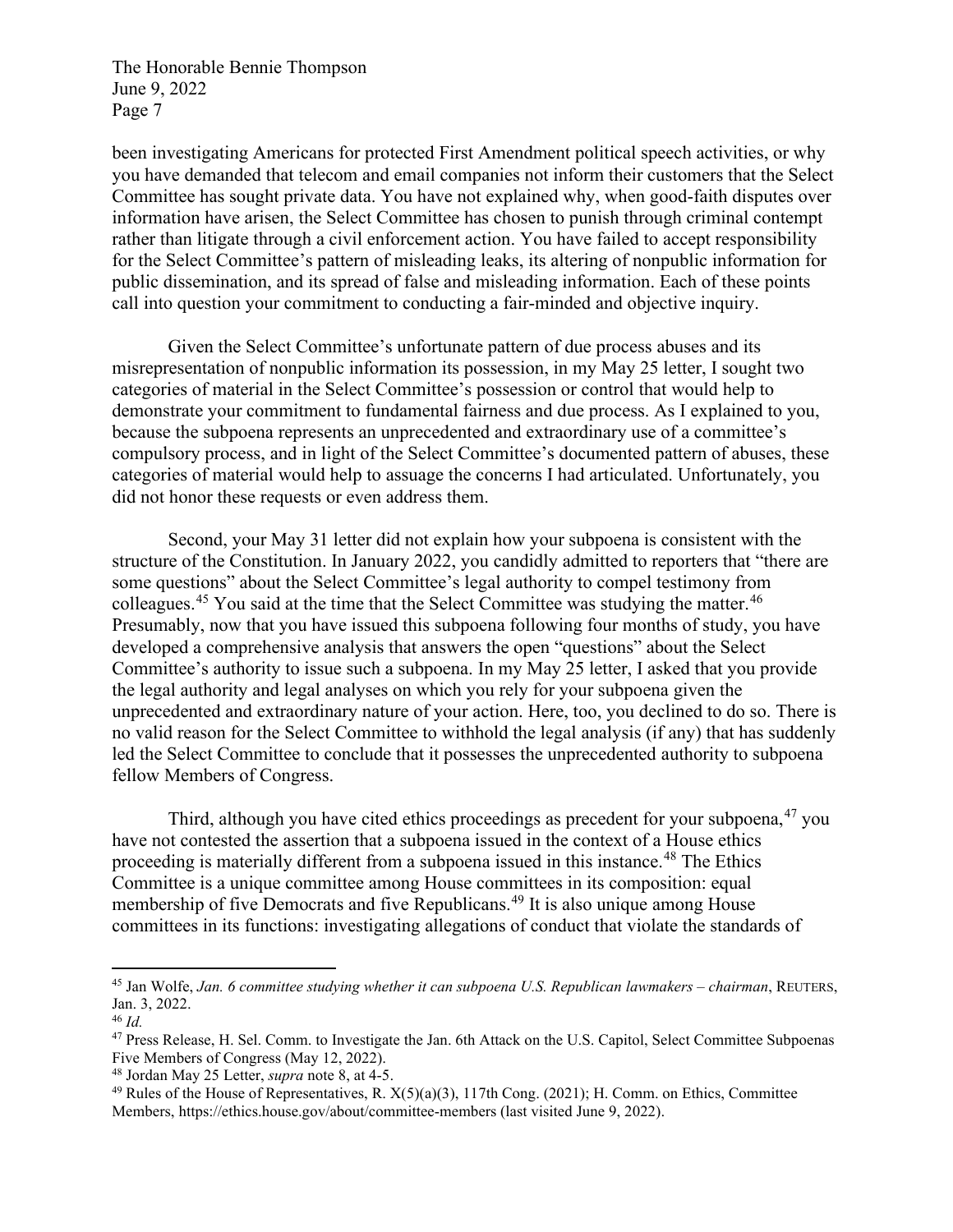official conduct.[50](#page-7-0) While an Ethics Committee subpoena could be justified by the express Constitutional power of "Each House" to "punish its members for disorderly behavior,"[51](#page-7-1) the Select Committee's subpoena, as you have publicly stated, is expressly for a different purpose.<sup>[52](#page-7-2)</sup>

Finally, you have not substantively addressed the repeated statements from members of the Select Committee suggesting an inappropriate and abusive purpose in the Select Committee's subpoena and its investigation.<sup>[53](#page-7-3)</sup> You may seek to dismiss these concerns as "specious" and "irrelevant" to the Select Committee's subpoena,<sup>[54](#page-7-4)</sup> but these statements by Select Committee members, which you have not publicly disavowed, speak loudly to the true goals of the Select Committee. You have not denied repeated statements by Select Committee members that its work will "bring justice," "expose," tell the "story of what happened," and "lay[] out the full picture"—all improper motives of a congressional subpoena pursuant to Supreme Court precedent.[55](#page-7-5) One member of the Select Committee, Representative Raskin, has even insultingly described Republicans as "cult" members in need of deprogramming.<sup>[56](#page-7-6)</sup> Your reliance on *Watkins v. United States* to excuse these troubling statements is misplaced in that the Supreme Court in *Mazars* declined to endorse *Watkins*'s suggestion that "motives alone would not vitiate an investigation"—despite the House litigants stressing this point in their brief to the Court.<sup>[57](#page-7-7)</sup> Explaining that the House's position "failed to take account of the significant" constitutional principles at issue, [58](#page-7-8) the *Mazars* Court articulated a "balanced approach" of four factors: (1) whether Congress has exhausted "other sources" for the information sought; (2) whether the subpoena is "no broader than reasonably necessary"; (3) whether Congress has sufficiently explained how the subpoena "advances a legitimate legislative purpose"; and (4) the need for a "careful assessment" of the subpoena's burdens. $59$ 

In light of the above concerns, I will repeat again what I have informed you twice before: I have no relevant information that would advance a legitimate legislative purpose of the Select Committee. I cannot testify to the security posture at the Capitol Complex in the days in advance of January 6 or why former U.S. Capitol Police Chief Steven Sund said that "optics" contributed to the limited security response.<sup>[60](#page-7-10)</sup> I had no role in or advance knowledge that violence would occur on January 6, but I have seen reporting suggesting that the violence was not part of an "organized plot to overturn the presidential election result."[61](#page-7-11) At the time of the Capitol security

<span id="page-7-0"></span><sup>50</sup> Rules of the House of Representatives, *supra* note [49,](#page-6-5) R. XI(3).

<span id="page-7-1"></span><sup>51</sup> U.S. Const. art. I, § 5, cl. 2.

<span id="page-7-2"></span><sup>52</sup> *See* Press Release, *supra* note [47.](#page-6-6)

<span id="page-7-3"></span><sup>53</sup> Jordan May 25 Letter, *supra* note [8.](#page-1-5)

<span id="page-7-4"></span><sup>54</sup> Thompson May 31 Letter, *supra* not[e 1,](#page-0-3) at 4 n.11.

<span id="page-7-5"></span><sup>55</sup> *See* Jordan May 25 Letter, *supra* not[e 8.](#page-1-5)

<span id="page-7-6"></span><sup>56</sup> *See* Mary Papenfuss, *Jamie Raskin says he has consulted cult experts to communicate with extremist colleagues*, HUFF. POST, Apr. 23, 2022.

<span id="page-7-7"></span><sup>57</sup> *See* Brief in Opposition for Respondent Committee on Oversight and Reform, U.S. House of Representatives, *Mazars*, No. 19-715 (U.S. Dec. 11, 2019).

<span id="page-7-8"></span><sup>58</sup> *See Mazars*, 140 S. Ct. at 2033.

<span id="page-7-9"></span><sup>59</sup> *Id.* at 2035-36.

<span id="page-7-10"></span><sup>60</sup> Carol D. Leonnig et al., *Outgoing Capitol Police chief: House, Senate security officials hamstrung efforts to call in National Guard*, WASH. POST, Jan. 10, 2021.

<span id="page-7-11"></span><sup>61</sup> Mark Hosenball & Sarah N. Lynch, *Exclusive: FBI finds scant evidence U.S. Capitol attack was coordinated – sources*, REUTERS, Aug. 20, 2021.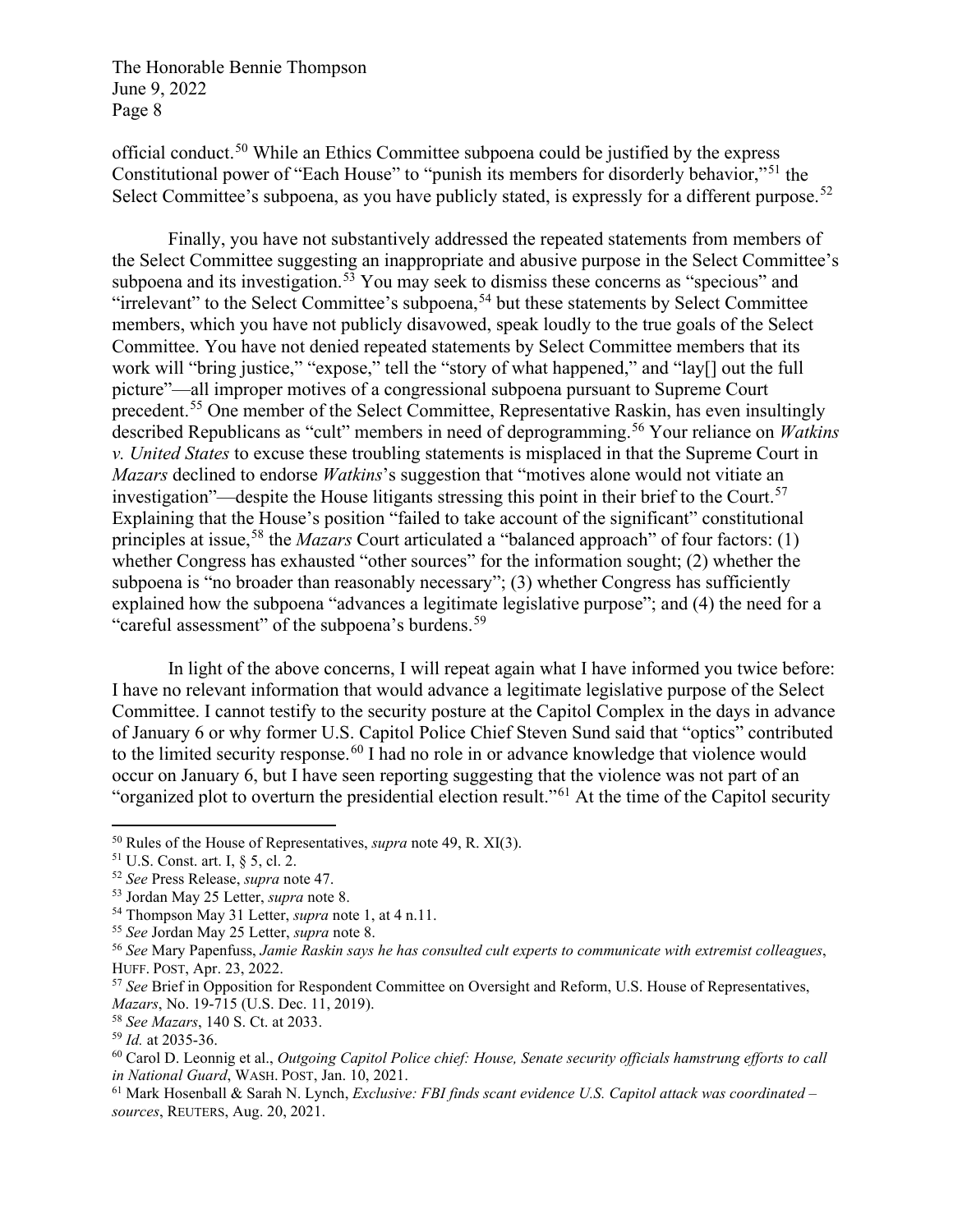breach, I was in the House chamber participating in debate pursuant to 3 U.S.C. § 15. I publicly condemned the violence and encouraged support for law enforcement as the violence occurred.<sup>[62](#page-8-0)</sup> You still have not contested any of these basic facts.

The topics of inquiry you identify in your May 31 letter relate to the performance of my official duties. As I explained to you in my May 25 letter, I joined my colleagues in conducting constitutional oversight of election integrity measures in advance of the 2020 election as a result of last-minute and unconstitutional changes to election laws in some states.<sup>[63](#page-8-1)</sup> Many of the changes we highlighted in September 2020 did prove to contribute to uncertainty and delay in the results in certain states. My official interest in matters surrounding the 2020 election, as informed by my oversight of the last-minute and unconstitutional changes in certain states, is not evidence of the nefarious plot you imply it to be. If it was, your past statements calling into question "faith in the fairness" of the 2016 presidential election and your embrace of debunked allegations of Russian collusion in the 2016 election would make you—and other House Democrats who spread falsehoods about Russian collusion—similarly culpable.<sup>[64](#page-8-2)</sup>

It is telling that in support of your demand for testimony you cite as fact various media reports with anonymous sources, one-sided "fact checks," and similar material.<sup>[65](#page-8-3)</sup> Indeed, you cite without any qualification a dubious claim from one author who has been the subject of criticism for his credibility and accuracy.<sup>[66](#page-8-4)</sup> Your tactic seems to be one of lodging unfounded and salacious allegations and then challenging me to respond to clear my name. This tactic is not indicative of a fair-minded investigation, and it only adds to the concerns I have expressed before.

You seem to believe that you have the authority to arbitrate the scope of a colleague's official activities. Respectfully, I do not answer to you or the other members of the Select Committee. I am accountable to the voters of Ohio's Fourth Congressional District who I have the privilege to represent in the House of Representatives. You take the position that the Select Committee may pry into my deliberations and considerations informing my votes because "the

<span id="page-8-0"></span><sup>62</sup> *See* Tweet by Rep. Jim Jordan, Twitter.com (Jan. 6, 2021, 3:02 p.m.), https://twitter.com/Jim\_Jordan/status/ 1346909940812664834.

<span id="page-8-1"></span><sup>63</sup> Jordan May 25 Letter, *supra* note [8,](#page-1-5) at 5 (citing H. COMM. ON THE JUDIC. & H. COMM. ON OVERSIGHT & REFORM, HOW DEMOCRATS ARE ATTEMPTING TO SOW UNCERTAINTY, INACCURACY, AND DELAY IN THE 2020 ELECTION (Sept. 23, 2020) (Republican staff report)).

<span id="page-8-2"></span><sup>64</sup> *See* Tweet of Rep. Bennie Thompson, Twitter.com (Feb. 14, 2018, 8:15 a.m.), https://twitter.com/ benniegthompson/status/963763564833013761; Rep. Bennie Thompson, Democratic Weekly Address (July 14, 2017) ("And this week, in Donald Trump Jr.'s emails, we saw the first public evidence that the Trump campaign eagerly intended to collude with Russia. . . . We must get the truth about Russia's meddling and the full extent of the Trump campaign complicity."); Deborah Barfield Berry, *Thompson pushes probe on Russia; 'I want the committee to do its job*,*'* CLARION-LEDGER (Jackson, Miss.), Apr. 9, 2017 ("I want the committee to do its job – as it relates to the conduct of and tampering with our systems of elections."); Press Release, Thompson Statement on Trump Shutdown (Jan. 20, 2018) ("And over a year since Russia interfered in our election – a direct attack on our democracy – he seems to have done nothing to prevent it from happening again.").

<span id="page-8-3"></span><sup>65</sup> Thompson May 31 Letter, *supra* not[e 1,](#page-0-3) at 3-5.

<span id="page-8-4"></span><sup>66</sup> *Id.* at 5. *See* Erik Wemple, *Michael Wolff's credibility, in one table*, WASH. POST, May 29, 2019; Michael Calderone, *Journalists scrutinize Michael Wolff's credibility*, POLITICO, Jan. 4, 2018.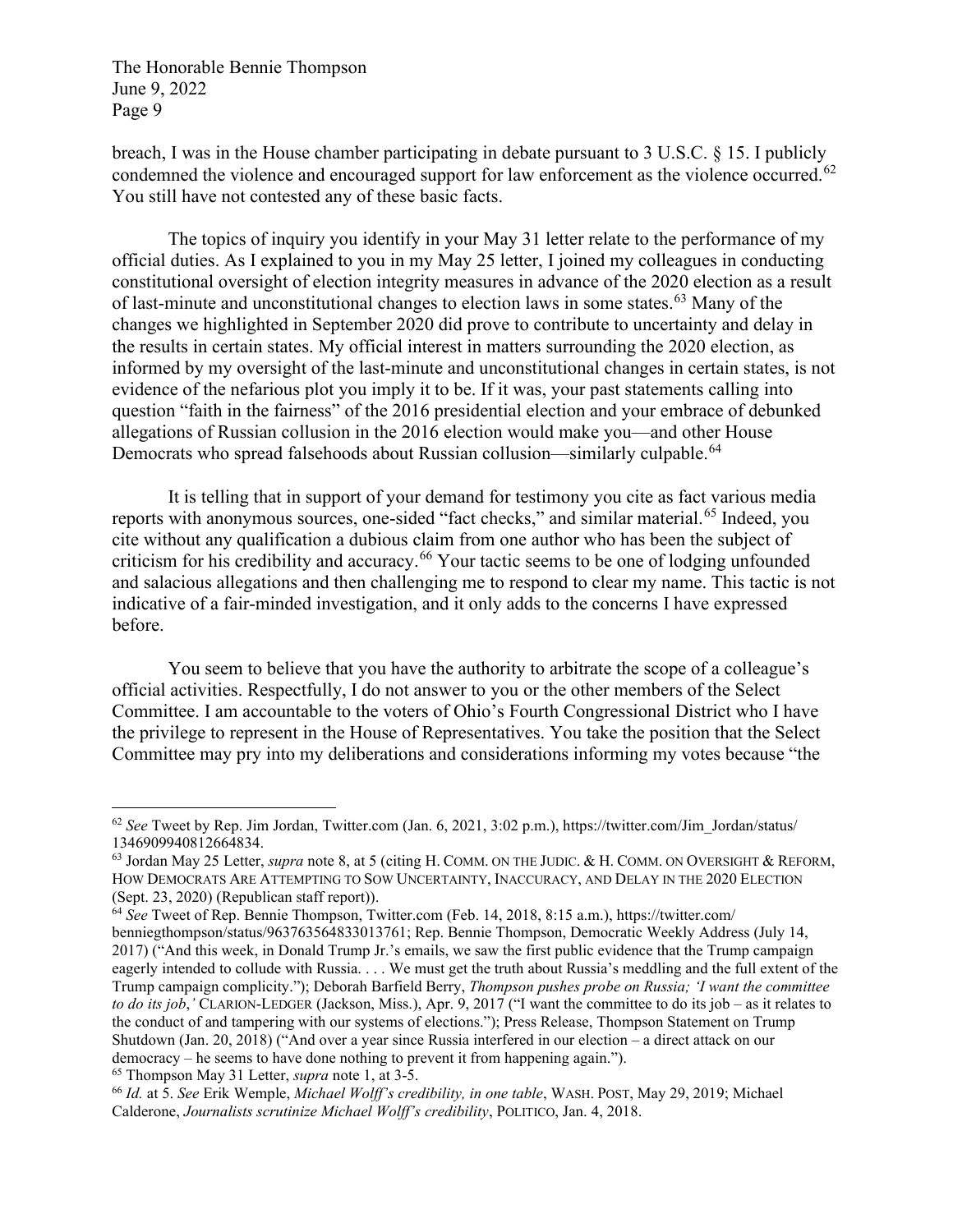electoral certification process is unmistakably within the remit of our Committee."[67](#page-9-0) But if you believe that this topic is a matter on which legislation could be had,<sup>[68](#page-9-1)</sup> then it certainly follows that my deliberations and information-gathering relating to the electoral certification process is well within the remit of the official activities of a Member of Congress.

You also suggest that the Select Committee may compel testimony about my deliberations and considerations informing my votes pursuant to 3 U.S.C. § 15 because Congress may decide to amend that statute.<sup>[69](#page-9-2)</sup> This assertion is a radical expansion of Congress's investigative power with no limiting principle. It would not only violate the institutional prerogatives of the House and its Members, but also unalterably change the nature of this body. Under your logic, the House's majority party could compel testimony from any minority party member about any subject merely by virtue of the House potentially voting on that topic. Such a tyranny of the majority cannot stand and is fundamentally inconsistent with the practice and traditions of the House.

The penultimate paragraph of your letter gives away your true goals. You wrote that testimony before the Select Committee would be an "opportunity to resolve, on the record, inconsistencies in [my] public statements about the events of January 6th" and "clarify these statements for [the Select Committee]."[70](#page-9-3) As a foundational matter, I disagree with your assertion about inconsistent statements or the need to "clarify" any of my statements. But setting that aside, there can be no legitimate legislative purpose for using Congress's compulsory authority as an "opportunity" to question a member for the purpose of "resolv $\lceil \text{ing} \rceil$ ... inconsistencies." Your statement is, instead, another indication that you seek my testimony for purposes of harassment, embarrassment, the self-aggrandizement of the Select Committee members, and to "weaken<sup>[]"</sup> my position in the future.<sup>[71](#page-9-4)</sup>

Your May 31 letter has not alleviated the concerns I expressed to you in my January 9 and May 25 letters or resolved the matters relating to the constitutionality and validity of your May 12 subpoena. As such, because your subpoena is an unprecedented and extraordinary use of a committee's compulsory authority against another member, and as a third attempt to assuage my concerns about your commitment to fundamental fairness and due process, I again respectfully ask for the following material so that I may adequately further respond to your subpoena:

1. Because the Select Committee has withheld information that contradicts Democrat narratives about January 6, I ask that you provide all documents, videos, or other material in the possession of the Select Committee that you potentially anticipate using, introducing, or relying on during questioning.

<span id="page-9-0"></span><sup>67</sup> Thompson May 31 Letter, *supra* not[e 1,](#page-0-3) at 4.

<span id="page-9-1"></span><sup>68</sup> *Mazars*, 140 S. Ct. at 2031-32 (citing *Eastland v. United States Servicemen's Fund*, 421 U.S. 491, 506 (1975)).

<span id="page-9-2"></span><sup>69</sup> Thompson May 31 Letter, *supra* not[e 1,](#page-0-3) at 4.

<span id="page-9-3"></span><sup>70</sup> *Id.* at 5.

<span id="page-9-4"></span><sup>71</sup> Broadwater & Cochrane, *supra* not[e 9.](#page-2-9)